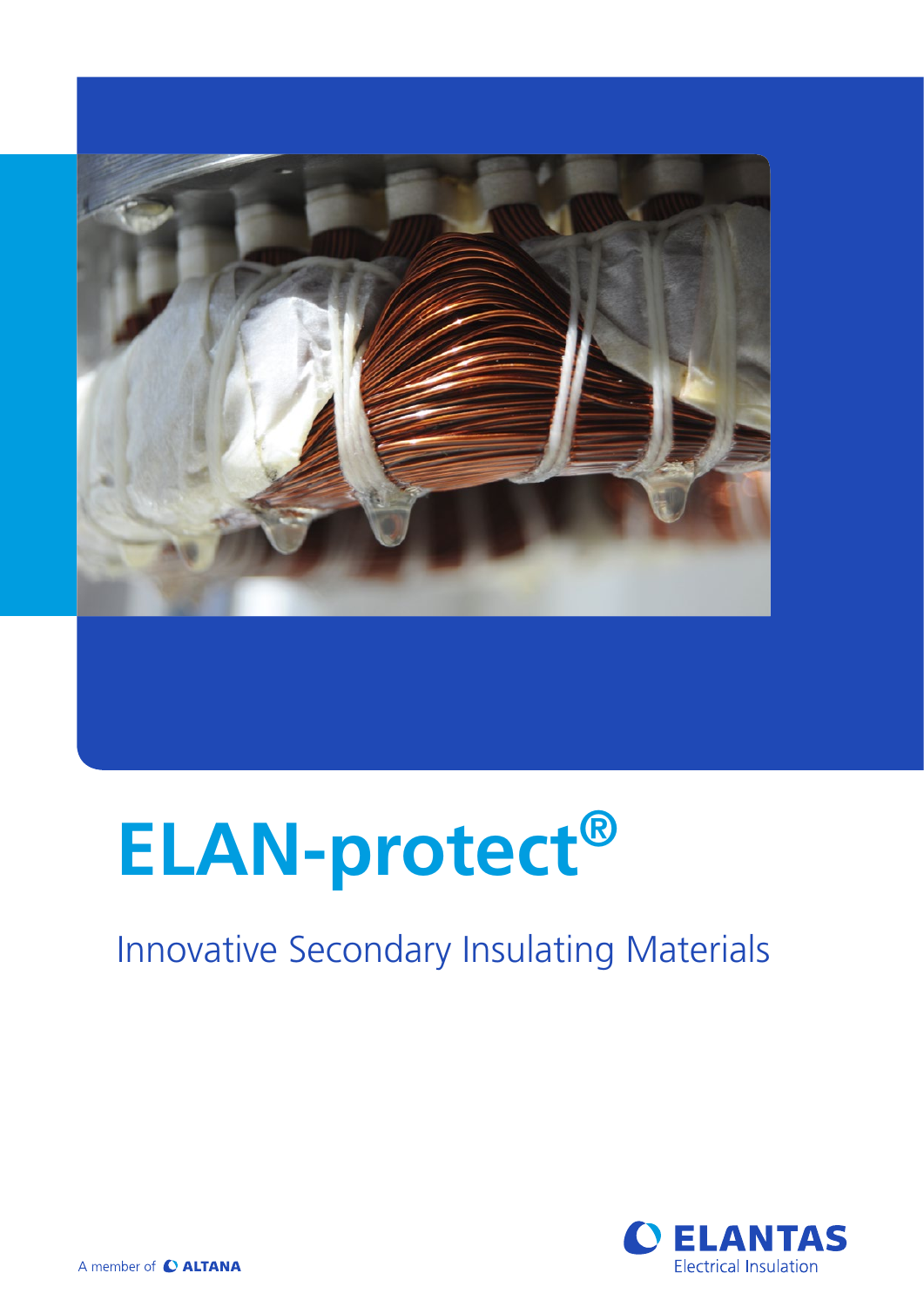- Viscosity
- Geltime elan-protect® EP 201 180 a.500 mPars 5 - 7 min 130 a.500 mPars 5 - 7 min 130 mPars 5 - 7 min 130 mPars 5 - 7 min 130 mPars 5 - 7 min 130 mPars 5 - 7 min 130 mPars 5 - 7 min 130 mPars 5 - 7 min 130 mPars 5 - 7 min 130 mPars
	- Physical properties: density, solid content, color
- Chemical properties: amine value, acid value, elan-protect was up 240 at 200 mpars 4 at 200 mpars 4 min 100 mpars 4 min 160 mpars 4 min 160 mpars 4 min 160 mpars 4 min 160 mpars 4 min 160 mpars 4 mpars 4 mpars 4 mpars 4 mpars 4 mpars 4 mpars 4 mpars 4 mpars 4 mpars 4  $\mathbb{Z}_2$  200  $\mathbb{Z}_2$  - 8 min 160 min 150 min 150 min 150 min 150 min 150 min 150 min 150 min 150 min 150 min 150 min 150 min 150 min 150 min 150 min 150 min 150 min 150 min 150 min 150 min 150 min 150 min 150 min 150 m

#### **Material testing laboratory**  $\blacksquare$  is a second to the component epoxy resin, suitbale for global  $\blacksquare$  and  $\blacksquare$

• Measuring methods: GA, DMA, GC, FTIR, DSC, TMA • Temperature index: mass loss, twisted pair, helical coil 3 - 4 h 180 °C One component epoxy resin with any hydride hardener, for the use in the use in the use in the u

### **Quality laboratory**

water content

## **ELAN-protect®**

- Formulation
- Modification
- Continuous research

#### **Technical Sales**

#### **Application laboratory**

Innovation has tradition. With ELAN-protect® ELANTAS offers you a comprehensive product portfolio which makes your own products and processes more reliable, lasting and safe. We also attach great importance to the environment.

Moving on a large scale requires knowledge of the details. This is the only way of developing products with profiled properties for all applications. Such materials have a minimum impact upon the environment and in particular guarantee safety during processing, storage and transport. All resin types of the ELANprotect® range are friendly VOC-free systems. The materials are low emission, but at the same time extremely stable and adaptable. Based on a high degree of resin penetration and subsequent retention in the winding an optimum material usage can be achieved.

#### <u>ELAN-protect Color UP 142 UP 142 UP 142 UV 200 900 MParameter polyester-imide resin, low viscosity, very low emissions, low viscosity, very low viscosity, very low viscosity, very low viscosity, very low viscosity, very l</u> **Development** 6.000 - 9.000 mPa·s 8 - 12 min 1 h 150 °C Single component polyester-imide resin, good penetration, crack-free

It all depends on chemistry. The higher the knowledge and the choice, the more specific is the solution. We formulate and produce resin systems based on unsaturated polyester and polyester-imides as well as epoxies. An optimum protection will only be possible, if the impregnating material exactly fulfils your requirements. This is the way to take advantage of the different base resins for you.



Resins for universal use



Resins for VI and VPI processes

#### **PRODUCT 1 Products Products Products ELANTAS** aims for the highest quality of its products. From formulation to end-use in the customers' process, extensive test and measuring methods are applied. In this way, constant material properties can be guaranteed.



Resins for trickle and roll dip processes



Resins for dip and hot dip processes

ELAN-protect® UP 142 200 900 - 1.500 mPa·s 3 - 7 min 1 h 150 °C or 30 min 160 °C Single component polyester-imide resin, low viscosity, very low emissions,

 $E_{\rm eff} = 1.9$  TX 200 nmPa $\alpha$  -  $\alpha$  min 160 min 160 min 160 min 160 min 160 min 160 min 160 min 160 min 160 min 160 min 160 min 160 min 160 min 160 min 160 min 160 min 160 min 160 min 160 min 160 min 160 min 160 min 160

- Application methods:  $\parallel$  electrickle, dip, roll dip, vacuum (VI),  $\parallel$  GA, DMA, GC, FTIR, DSC,  $\cdot$  vacuum pressure (VPI), hot dip with/without UV-supported curing
- Partial discharge  $\blacksquare$  elantial discharge  $\blacksquare$  is a medium build, medium build, medium build, medium build, medium build, medium build, medium build, medium build, medium build, medium build, medium build, medium build, medium build, m
- Microscopy ELAN-protect® EP 426 180 3.000 - 5.500 mPa·s 6 - 10 min 165 °C 8 - 12 h 165 °C One component, epoxy impregnating resin suitable for general VPI of all

**Resins for trickle and roll dip processes**

■ PROTECT TECHNICAL EXPERTISE

ELAN-protect® UP 242 A + B 200 1.400 - 2.000 mPa·s 4 - 10 min 30 min 150 °C Two component polyester-imide resin, medium viscosity, high reactivity,

**Resins for dip and hot dip processes**

- Advice on product selection
- and application methods  $\blacksquare$  and application methods  $\blacksquare$
- Project monitoring  $\bullet$  Project monitoring in a set  $\mathcal{L}_{\mathcal{B}}$  is a set of the resin, medium viscosity, high thermal viscosity, high thermal viscosity, high thermal viscosity, high thermal viscosity, high thermal viscosity, high thermal

(Provisional)

**Resins for VI and VPI processes**

ELAN-protect® EP 411 200 3.500 - 5.500 mPa·s 25 °C 3.5 - 5.5 min 165 °C 12 h 165 °C One component epoxy resin, designed for global VPI of traction equip-

ELAN-protect® EP 412 200 4.000 - 6.000 mPa·s 25 °C 3 - 6 min 165 °C 12 h 165 °C One component improved film build epoxy resin, designed for global VPI

## $E = \frac{1}{2}$  ,  $E = \frac{1}{2}$  ,  $E = \frac{1}{2}$  ,  $E = \frac{1}{2}$  ,  $E = \frac{1}{2}$  , designed for global  $E = \frac{1}{2}$

\* measured at 23 °C or as mentioned

## **ELAN-protect®**

Innovative Secondary Insulating Materials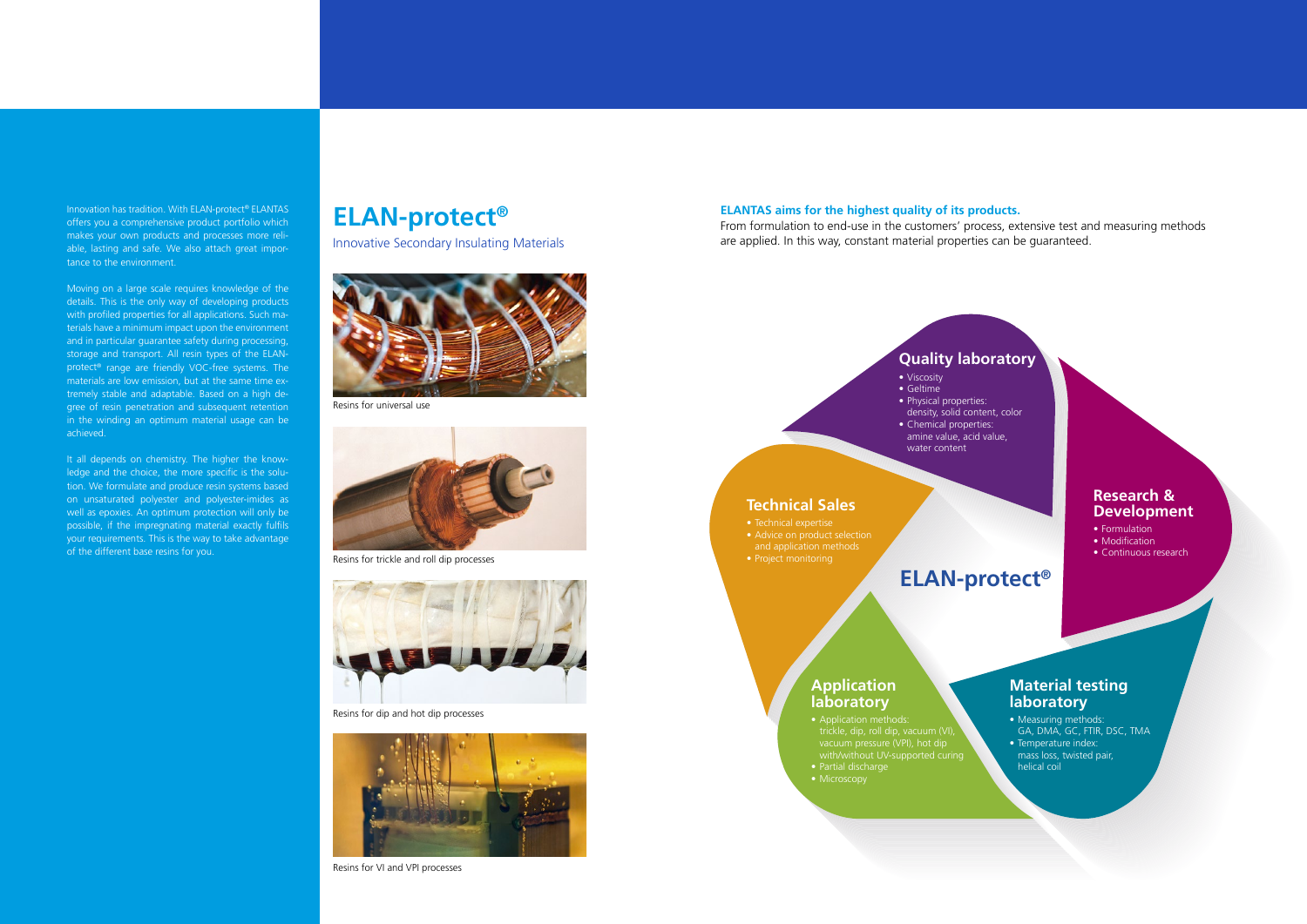- Trickling
- Dipping
- Dip-rolling
- Impregnation under vacuum / vacuum-pressure
- Hot dipping with/without UV-supported curing

| <b>Product name</b>                       | $T$ ***              | Viscosity*                    | Gel time**                          | <b>Typical curing conditions</b> | <b>Description</b>                                                                                                                                                                                                                     |
|-------------------------------------------|----------------------|-------------------------------|-------------------------------------|----------------------------------|----------------------------------------------------------------------------------------------------------------------------------------------------------------------------------------------------------------------------------------|
| <b>Resins for universal use</b>           |                      |                               |                                     |                                  |                                                                                                                                                                                                                                        |
| ELAN-protect® EP 101                      | 180                  | 600 - 1.000 mPa·s             | 4 - 6 min 165 °C                    | 4 - 6 h 140 °C or 2 - 4 h 165 °C | One component epoxy resin with low viscosity, excellent adhesion and<br>bonding of windings                                                                                                                                            |
| ELAN-protect® UP 140                      | 180                  | 1.500 - 1.900 mPa·s           | $1.5 - 2.5$ min                     | 2 h 150 °C or 1 h 160 °C         | Single component modified polyester resin, medium viscosity,<br>high reactivity, tough-flexible material, for stators and rotors                                                                                                       |
| ELAN-protect® UP 141                      | 200                  | 850 - 1.150 mPa·s             | 5 - 7 min 130 °C                    | 30 min - 1 h 160 °C              | Single component, modified polyester-imide resin, low viscosity, high<br>degree of resilience to absorb thermal and mechanical shocks                                                                                                  |
| ELAN-protect® UP 142                      | 200                  | 900 - 1.500 mPa·s             | $3 - 7$ min                         | 1 h 150 °C or 30 min 160 °C      | Single component polyester-imide resin, low viscosity, very low emissions,<br>high bond strength, fast surface drying, for stators and transformers                                                                                    |
| ELAN-protect® UP 142 TX                   | 200                  | 1.300 - 1.900 mPa·s           | $3 - 7$ min                         | 1 h 150 °C or 30 min 160 °C      | Single component polyester-imide resin, very low emissions, high bond<br>strength, fast surface drying and low drainage loss, for stators and<br>transformers impregnated without pre-heating                                          |
| Resins for trickle and roll dip processes |                      |                               |                                     |                                  |                                                                                                                                                                                                                                        |
| ELAN-protect® EP 201                      | 180                  | 2.500 - 3.500 mPa·s           | 5 - 7 min 130 °C                    | 1 - 2 h 150 °C                   | Single component epoxy resin, medium viscosity, high reactivity, high<br>thermal load                                                                                                                                                  |
| ELAN-protect® UP 240 A+B                  | 200                  | 140 - 160 mPa·s               | 4 - 6 min 100 °C                    | 30 min 160 °C                    | Two component polyester resin acrylic based, high reactivity, low viscosity,<br>high bond strength, good stability                                                                                                                     |
| ELAN-protect <sup>®</sup> UP 242          | 200                  | $1.000 - 2.000$ mPa $\cdot$ s | $2 - 8$ min                         | 30 min 150 °C                    | One component polyester-imide resin, high reactivity, low emission                                                                                                                                                                     |
| ELAN-protect <sup>®</sup> UP 242 A + B    | 200                  | $1.400 - 2.000$ mPa $\cdot$ s | 4 - 10 min                          | 30 min 150 °C                    | Two component polyester-imide resin, medium viscosity, high reactivity,<br>stable in storage, for rotors and stators                                                                                                                   |
| Resins for dip and hot dip processes      |                      |                               |                                     |                                  |                                                                                                                                                                                                                                        |
| ELAN-protect® UP 142 UV                   | 200                  | 900 - 1.500 mPa·s             | $3 - 7$ min                         | 1 h 150 °C or 30 min 160 °C      | Single component polyester-imide resin, low viscosity, very low emissions,<br>high bond strength, fast surface drying, for hot-dip UV process                                                                                          |
| ELAN-protect <sup>®</sup> UP 343          | 220<br>(Provisional) | $6.000 - 9.000$ mPa $\cdot$ s | 8 - 12 min                          | 1 h 150 °C                       | Single component polyester-imide resin, good penetration, crack-free<br>curing in thick layer, high elasticity, for stators and transformers                                                                                           |
| ELAN-protect® UP 343 UV                   |                      |                               |                                     |                                  | Designed for hot-dip UV process                                                                                                                                                                                                        |
| ELAN-protect <sup>®</sup> UP 361          | 180                  | 2.500 - 3.500 mPa·s           | $3 - 7$ min                         | 2 h 150 °C                       | Single component polyester-imide resin, medium viscosity, high thermal<br>conductivity (0.6 W/mK), good penentration, for stators and rotors                                                                                           |
| <b>Resins for VI and VPI processes</b>    |                      |                               |                                     |                                  |                                                                                                                                                                                                                                        |
| ELAN-protect <sup>®</sup> EP 410          | 200                  | 700 - 1.400 mPa·s 50 °C       | 3 - 5 min 165 °C                    | 12 h 165 °C                      | One component epoxy resin, designed for global VPI of traction<br>equipment operating class 220 °C, when used in conjunction with<br>the correct insulation system                                                                     |
| ELAN-protect® EP 411                      | 200                  | 3.500 - 5.500 mPa·s 25 °C     | 3.5 - 5.5 min 165 °C                | 12 h 165 °C                      | One component epoxy resin, designed for global VPI of traction equip-<br>ment operating class 220 °C without the need for resin pre-heat, when<br>used in conjunction with the correct insulation system                               |
| ELAN-protect® EP 412                      | 200                  | 4.000 - 6.000 mPa·s 25 °C     | 3 - 6 min 165 °C                    | 12 h 165 °C                      | One component improved film build epoxy resin, designed for global VPI<br>of traction equipment operating class 220 <sup>°</sup> C without the need for resin<br>pre-heat, when used in conjunction with the correct insulation system |
| ELAN-protect® EP 420                      | 180                  | 580 - 700 mPa·s               | 3 - 5 min 165 °C                    | $6 - 12 h 165 °C$                | One component epoxy resin, suitbale for global VPI of rotating electrical<br>machines up to and including 13.8 kV                                                                                                                      |
| ELAN-protect <sup>®</sup> EP 421          | 180                  | 270 - 330 mPa·s               | 5 min bei 165 °C<br>(within system) | $3 - 4 h 180 °C$                 | One component epoxy resin with anyhydride hardener, for the use in<br>combination with pre-catalysed tapes for global VPI of rotating electrical<br>machines up to and including 13.8 kV                                               |
| ELAN-protect® EP 425                      | 180                  | 1.700 - 2.600 mPa·s           | 4 - 6 min 165 °C                    | $5 - 7 h 150 °C$                 | One component, medium build, epoxy resin, for VI and VPI impregnation<br>of transformers                                                                                                                                               |
| ELAN-protect <sup>®</sup> EP 426          | 180                  | 3.000 - 5.500 mPa·s           | 6 - 10 min 165 °C                   | 8 - 12 h 165 °C                  | One component, epoxy impregnating resin suitable for general VPI of all<br>rotating electrical equipment up to 3.3 kV                                                                                                                  |

\* measured at 23 °C or as mentioned

\*\* measured at 120 °C or as mentioned

\*\*\* measured in accordance with IEC 61033 (helical coil)

#### **Processing methods**

The range ELAN-protect® includes products for all common processing methods, e.g.

Correspondingly the resin portfolio consists of highly reactive or more stable systems, elastic materials or such with very high bond strength. In combination with the correct processing method, an excellent protection of your generators, motors and transformers can be guaranteed.

#### **Application advisory service**

Our experts from technical sales and application department are able to advise you intensively regarding both the selection of the material and its use in production. We are convinced of this way, because qualified consultations and excellent products will contribute to the improvement of reliability, working life and safety of your own products. Our application department offers the most modern equipment, for all processing of varnishes and resins that could be realised under industrial conditions.